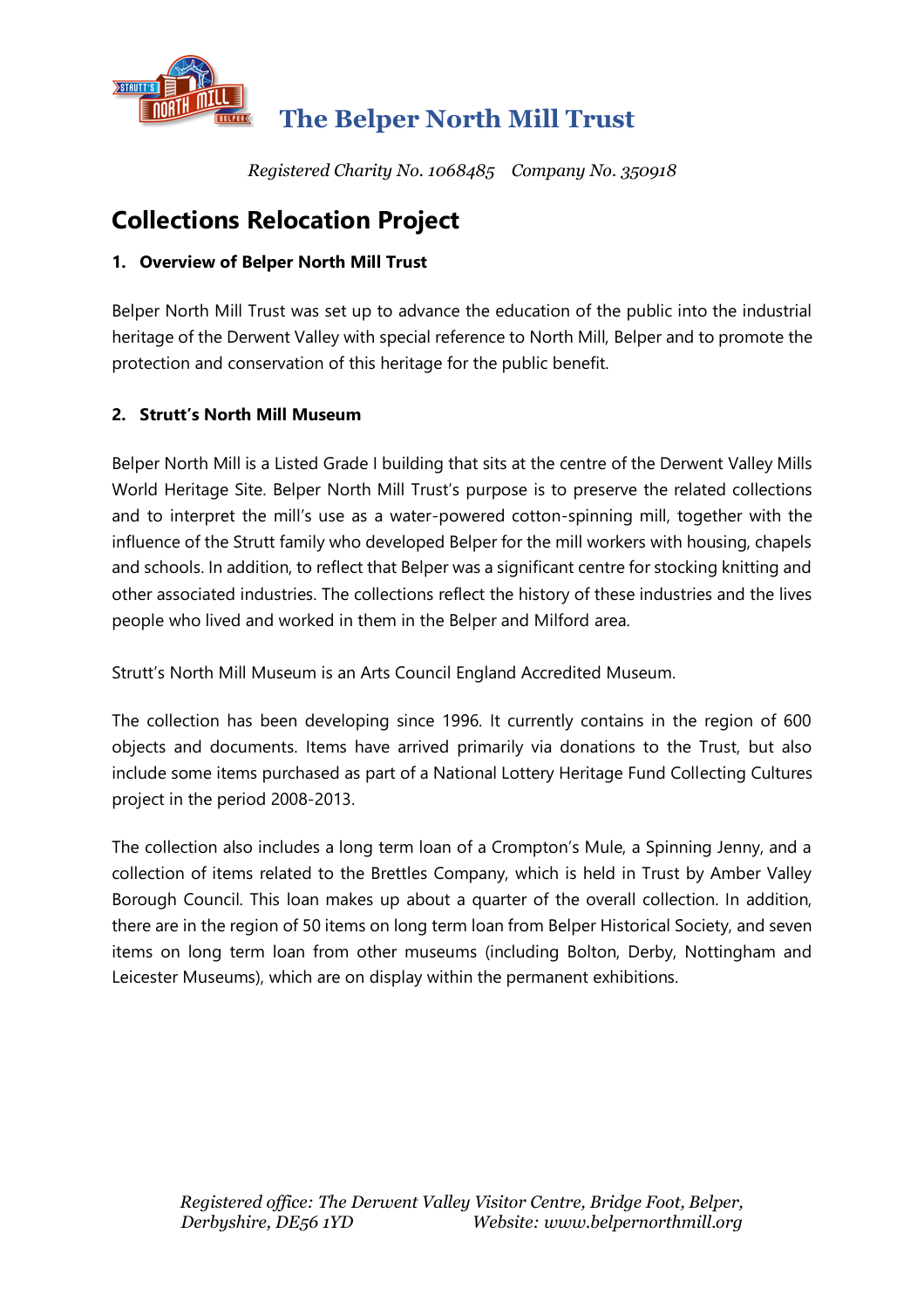

## **3. The project**

The museum will be mothballing its arrangements with effect from 31 October 2022 with an aspiration of reopening at unknown future date.

We want to appoint a person to help us manage this mothballing process and related tasks working closely with us.

We are presently in negotiation with our landlords which if successful will achieve a continued limited presence on the site and also allow access to the basement of the existing museum. Our landlord has also offered free storage of the collection at the Belper Mills site but the Trust has not yet been shown the spaces that they have identified.

If the negotiations with our landlord are not concluded successfully we would need to determine whether to store items elsewhere, liaise with exhibit owners about their wishes and arrange for those to be actioned, or arrange for items to be placed elsewhere.

We are anxious to secure the services of an appropriate person to successfully achieve the relocation of the collection and do so with awareness of good practice and the wishes of the Trust and other stakeholders.

The museum as it now can be viewed via our virtual tour: <https://www.belpernorthmill.org.uk/virtual-tour/>

#### **4. Responsibilities and Outputs**

- Produce and manage the project timetable and deadlines.
- Liaise with Trustees, staff and volunteers to prepare collections for decant, including organising loan agreements and/or return of loans as necessary.
- Liaise with both the landlord or specialist companies to finalise collection decant costs, storage, tasks and timetables for work.
- Oversee movement of collections, including placement in storage.
- Maintain records of collections movements and condition checks to meet SPECTRUM standards where applicable.
- Liaise with Trustees, staff and volunteers to manage risk and health and safety where appropriate.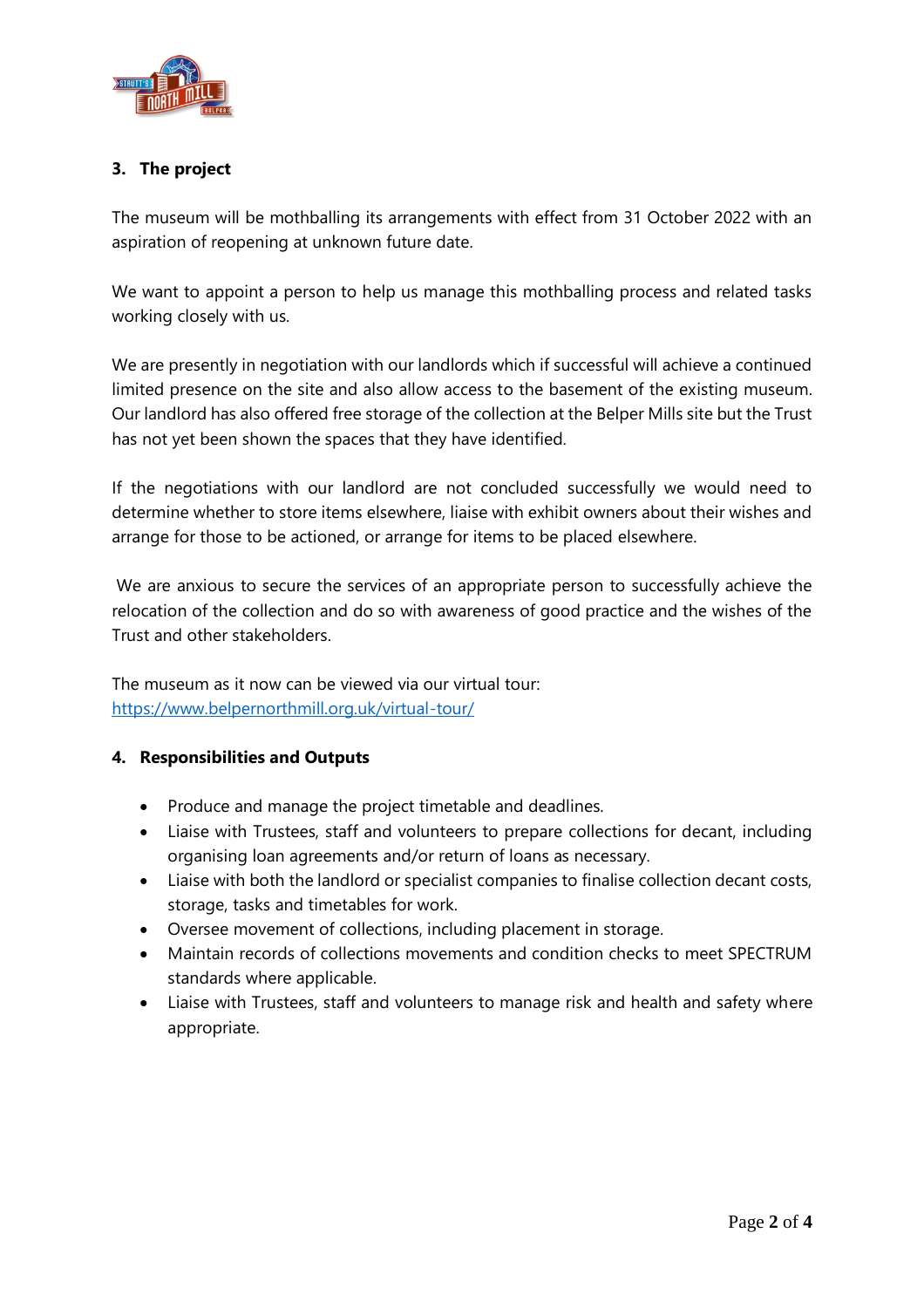

### **5. Skills and Experience**

We need to appoint a person that has:

- Experience of managing museum collections or other appropriate experience, i.e. has undertaken similar work previously
- Experience of working with industrial collections and/or heritage.
- Working knowledge of SPECTRUM standards.
- Experience of collections moves/decants.
- Experience of project management and/or project planning
- Good communication skills i.e. has the ability to express views accurately and concisely both in writing and orally
- Ability to work alongside the Trust to achieve its objectives and keep them informed about progress and solve any difficulties encountered
- Flexibility to cope with unexpected changes and problems that may be encountered with the movement of historic artefacts
- Ability to work with our landlords or appointment, award and management of contracts that need to be put in place
- The availability to deliver the service required including project management and appropriate inventory controls
- Organised and methodical approach to tasks, with a track record of accurate record keeping and meeting deadlines

#### **6. Existing information**

The Trust has a detailed inventory of the collection that was a compiled three years ago. There is information relating to the ownership and lending of items contained in the files prepared when the inventory was compiled. This paperwork will be made available to the project appointee. The information believes that information may be incomplete in some instances but represents the information readily to hand.

Our volunteer team contains members with a wealth of knowledge of equipment that the Trust have on display and in store. The successful appointee will need to liaise with the volunteer team as needed to assist in the recording the relocation of items and recording necessary information required for the reassembly of any items that are dismantled to facilitate relocation.

Intellectual Information including the memories of volunteers of staff might be captured as part of the mothballing process and we would interested any proposal as how this might be achieved.